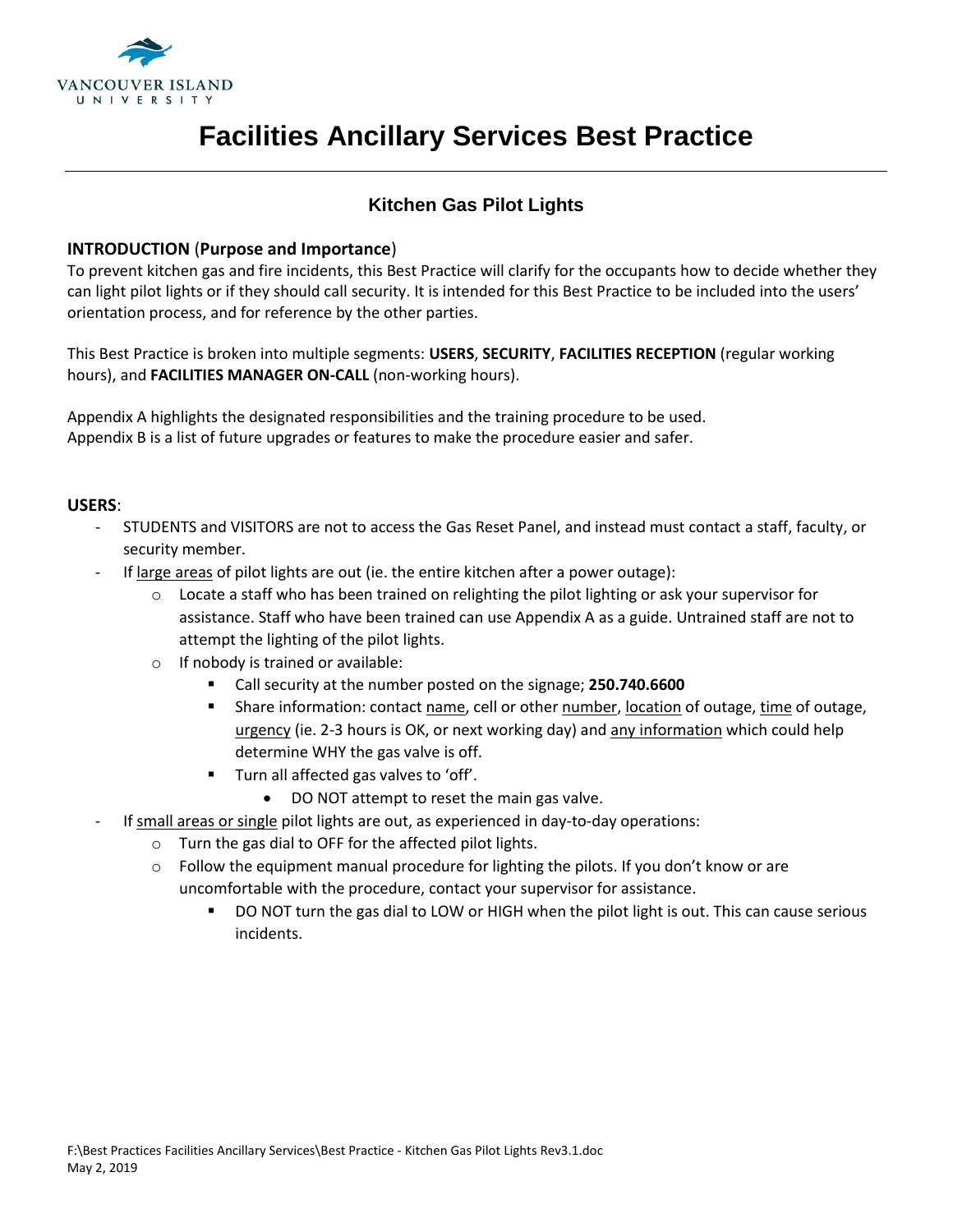

#### **SECURITY**:

- 1. Receive a call from a user about a bank (or kitchen) of pilot lights out or gas not working.
	- a. Collect information: user's name, cell or other number, location of outage, time of outage, and any information which could help determine WHY the gas valve is off.
	- b. Remind the users to turn 'off' any gas dials affected by the outage, as this will improve the response time of the responder. This is an optional step for security, as it only serves to save time for the pilot lighter.
- 2. If regular working hours:
	- a. Call Facilities and relay all information to dispatch an in-house trained responder if available.
		- i. If an in-house trained responder is not available, Facilities will call a contractor to attend site and will provide the ETA directly to the user.
	- b. Security can stand-down as this is in Facilities' hands.
- 3. If not during regular working hours:
	- a. Call the Facilities On-Call Manager and relay all information to dispatch an in-house trained responder if available.
		- i. Text or email the user's name and contact info to the manager called.
	- b. Create a basic incident report and email to the manager for them to complete.
	- c. Security can stand-down as this is in the Manager's hands. The contractor may contact security at a later time for specific assistance.

### **FACILITIES RECEPTION** (regular working hours):

- 1. Receive a call from security about a bank (or kitchen) of pilot lights out or gas not working.
	- a. Collect information: user's name, cell or other number, location of outage, time of outage, and any information which could help us determine WHY the gas valve is off.
- 2. Try to contact our in-house trained responder.
	- a. If the responder doesn't respond within fifteen minutes, or is unavailable to investigate within an hour, transfer the information in 1a and responsibility to any manager in the office and let him/her know.
		- i. Worst-case, if no trained in-house staff and no manager is available, call down the following list and relay the info in 1a to someone who answers and has a reasonable response time:
			- 1. Dave@DJ Gas (250-713-6496), Arts Plumbing (250-390-2606), and Archie Johnston (250-754-2232) have 'gas-fitter' staff who can light them without training.

### **FACILITIES MANAGER ON-CALL** (non-working hours):

- 1. Receive a call from a security about a bank (or kitchen) of pilot lights out or gas not working.
	- a. Collect information: user's name, cell or other number, location of outage, time of outage, and any information which could help us determine WHY the gas valve is off.
- 2. Contact in-house trained responder.
	- a. If he or she doesn't respond within fifteen minutes, or is unavailable to investigate within two hours, call a contracted gas-fitter.
		- i. Dave@DJ Gas (250-713-6496), Arts Plumbing (250-390-2606), and Archie Johnston (250-754- 2232) have staff with this credential.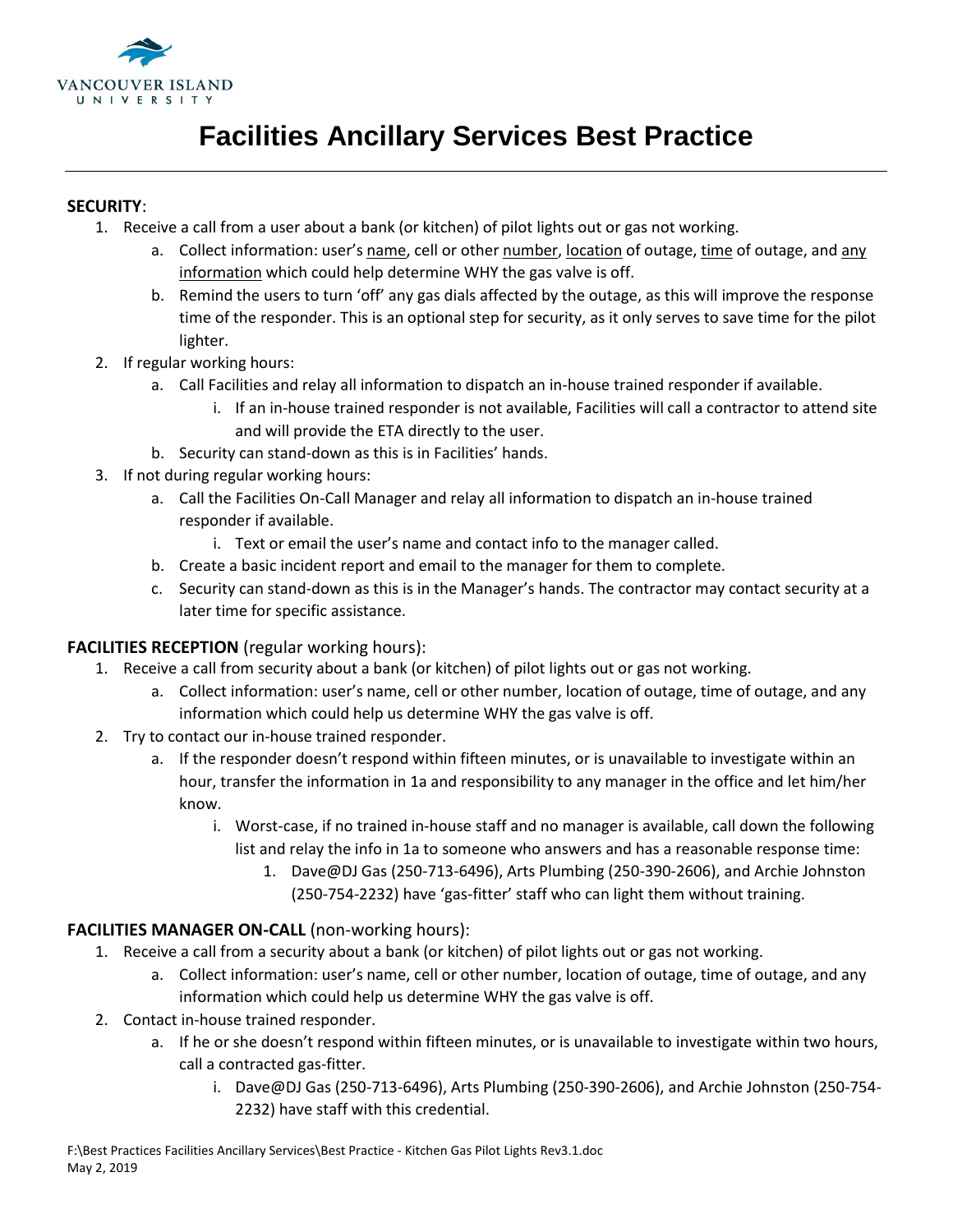

- b. Notify the responder to contact security if they need access or assistance in locating the issue, and also notify them that they should provide you with an update when they come across any issues or are finished lighting all the pilots.
- c. The responder should stay on-site for minimum twenty minutes to assure there is no leaking gas smell after, and that all pilots were actually lit.
- 3. Once an ETA is acquired, update the user at the contact info provided by security so they can make any necessary arrangements. If security is on-site, the manager may choose to communicate through security.
- 4. After work is complete and the responder provides the report or details, the manager will complete the incident report that security has emailed him or her and will submit it as per usual.

Prepared By: Brandon Dallamore Reviewed By: Richard Lewis May 2018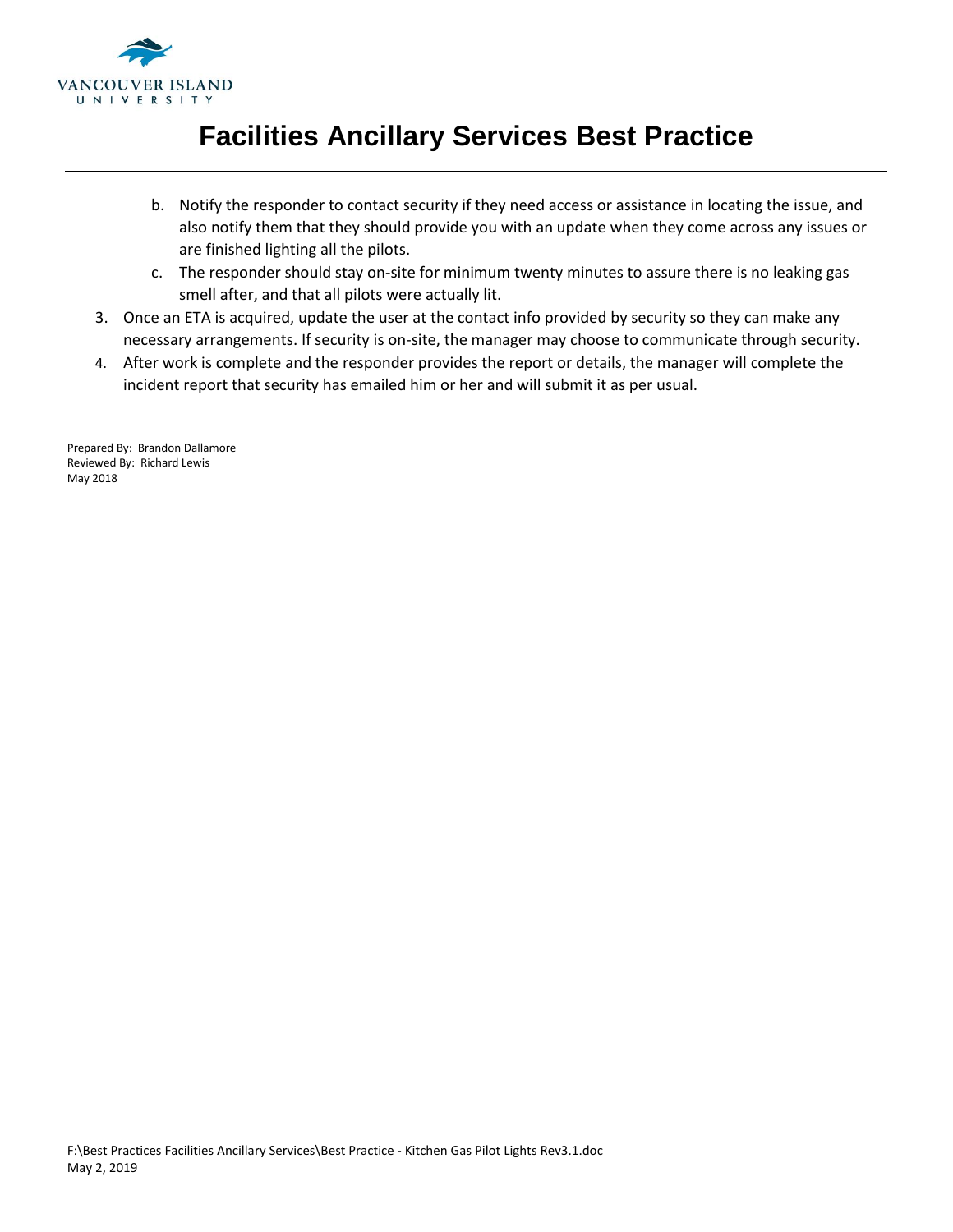

### Appendix A – Responsibilities and Training

### Responsibilities:

- Culinary supervisors will *initially* be trained with a licensed gas-fitter present who is familiar with the systems, using this Best Practice and the Pilot Light Floorplans as reference material. This will only be done one time (except for by special request), after-which the responsibility will be with the **Culinary** supervisors or management to perform the training.
- Culinary groups are responsible for performing the training thereafter, and for managing a database of who has received the training and when they received it. Staff are to be included in training for pilot lights **annually** to remain on the Trained Staff database, even when they are familiar with the systems.
- Culinary groups are responsible for documenting specific pilot lighting procedures in regards to unique equipment. These documents should be shared with Facilities, kept with the hardcopy Best Practice, and maintained regularly to assure they are up-to-date.
- Facilities staff may attend the training either [to be qualified and added to the trained list], or [for quality assurance that the Best Practice is being met]. Facilities should be invited at least once annually to attend the training.
- Culinary groups are responsible for keeping the Pilot Light Floorplans updated as there are changes to the kitchens (layout, equipment, etc).

### Training Plan:

- 1. Large area of pilot lights are off in **[B185]** or **[B300 upper-West]** kitchens:
	- a. Follow the Pilot Light Floorplan and assure all **gas dials are turned to OFF** (typically clockwise or horizontal.
		- i. Double check that all pilot light and gas dials are set to OFF. If you can't locate one, ask other staff or your supervisor.
			- If there are any changes to the pilot light equipment which isn't reflected on the Pilot Light Floorplan, please sketch it on the plan and report it to your supervisor to assure that it gets updated. Facilities should also be notified of the change to update their base documents.
	- b. B185:
		- i. Check **Breaker** Panel K2 to assure that Breaker 3 is turned ON.
		- ii. If [**ventilation** is off]:
			- 1. Rotate the Ventilation Dial in the cabinet above the Gas Reset button clockwise to Hand-On, and wait a few minutes for the ventilation to come on before continuing. Turn this back to Auto after lighting all the pilot lights.
		- iii. Locate the gas panel in the cabinet near the steamer. Press the **Reset** button.
			- 1. Salamanders, star-top burners, griddle, and char grillers have no pilot gas safety. They will slowly leak gas, but will not make a hissing sound.
		- iv. Immediately walk around the kitchen and listen/smell for signs of **gas leaking**.
			- 1. If there is a hissing sound or strong egg smell, quickly find the source and shut it off.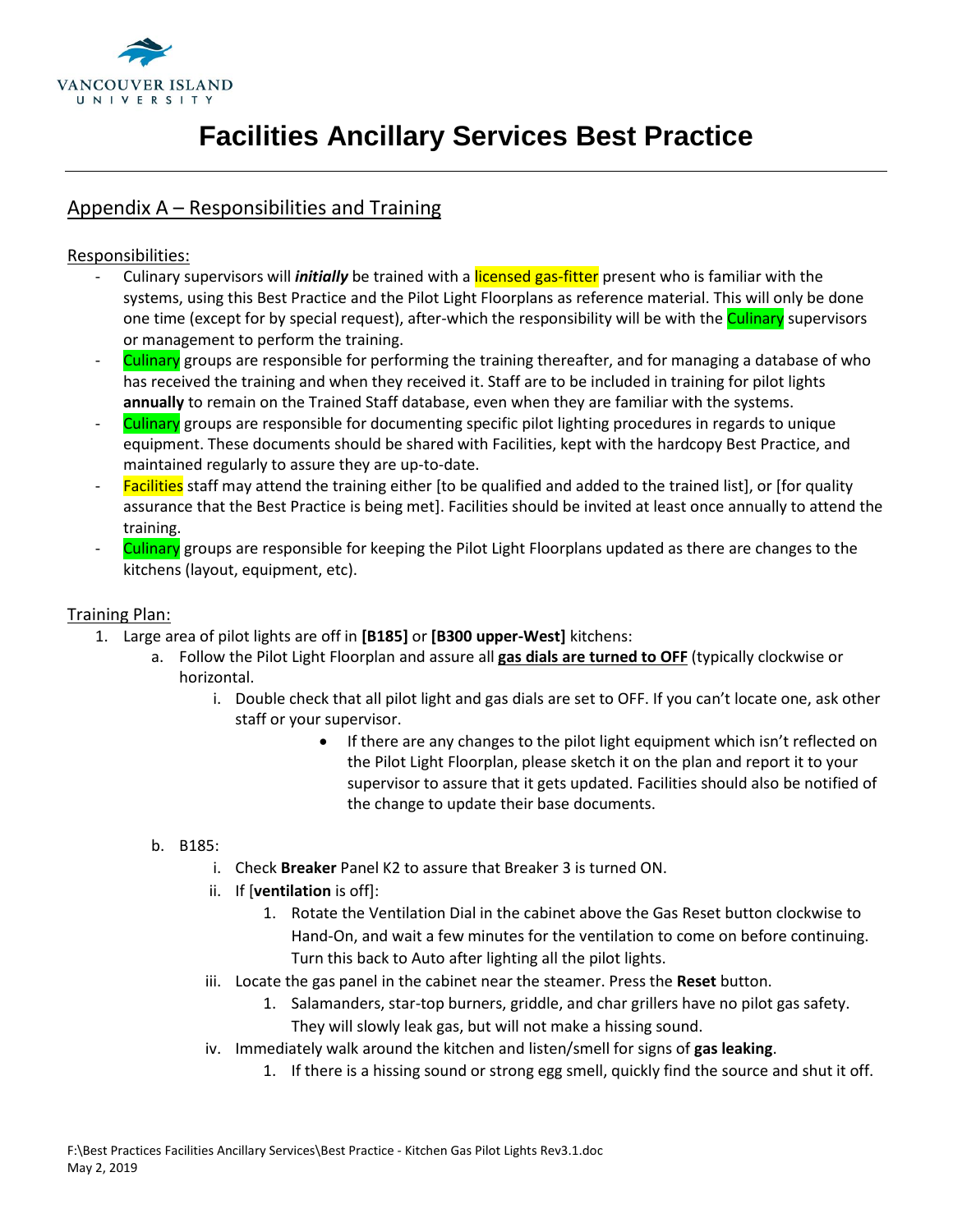

- 2. After turning off the source of the leak, continue the walk around to assure there are no other leaks.
- 3. Wait 5 minutes to let the leaked gas vent off completely before continuing. There should be no residual gas smell. Walk around a few times in this waiting period to be absolutely certain there is no leaking gas.
	- If unable to locate the gas smell or hissing sound, turn OFF the gas supply by manually cranking the main gas valve (in the gas panel, near the gas reset button) to 90°. Call security to implement the 'pilot light call chain'.
- v. Follow the equipment manual procedure for **lighting** the pilots. If you don't know or are uncomfortable with the procedure, contact your supervisor for assistance. Refer to the Pilot Light Floorplan to assure all lights are lit.
	- 1. Except for the noted case below, **DO NOT turn the gas dial to LOW or HIGH** when the pilot light is out. This can cause serious incidents.
		- When the gas has been out for a while, air may mix into the gas lines and prevent the Burners from lighting right away. Read this entire point before trying it yourself.
	- 2. With a torch held on the Burner pilot light, stand back and turn the gas to high.
	- 3. As soon as you see flame wicking, return the gas dial to Pilot. Be patient.
- vi. Light salamanders, star-top burners, griddle, and char grillers **first** because they have no pilot gas safety and will slowly leak gas. **Keep your body well-back** from these when lighting, especially with the Salamanders, as the collected gas may light suddenly. Only deep fryers and wok have safety valves, and should be lit LAST (if at all).
	- Steamer Switch left ON, then hold right switch until 'woof' sound.
	- Garland grill Each of the 3 pilots can be lit through the right holes underneath, or more easily from above under the front coals
	- $\bullet$  Grill Through the top
	- $\bullet$  Flat top Through the oval holes
	- Stovetop Light the centre of the two burners where the gas comes out.
	- Salamander Waft the air to test for gas collection. STAND BACK AND AROUND CORNER as these tend to light violently. Light the pilots.
	- Deep Fryer (optional) Hold pilot button, light the pilot, and keep holding the pilot button. Turn on after a few seconds.
	- Wok Hold red button, light pilot under wok.
- vii. After lighting Burner pilots, turn the Burners on to confirm that they work.
- viii. Finally, if you turned the ventilation dial in the cabinet above the Gas Reset Button to Hand-On, rotate it back to Auto.
- c. B300 Upper:
	- i. If [**ventilation** is off]: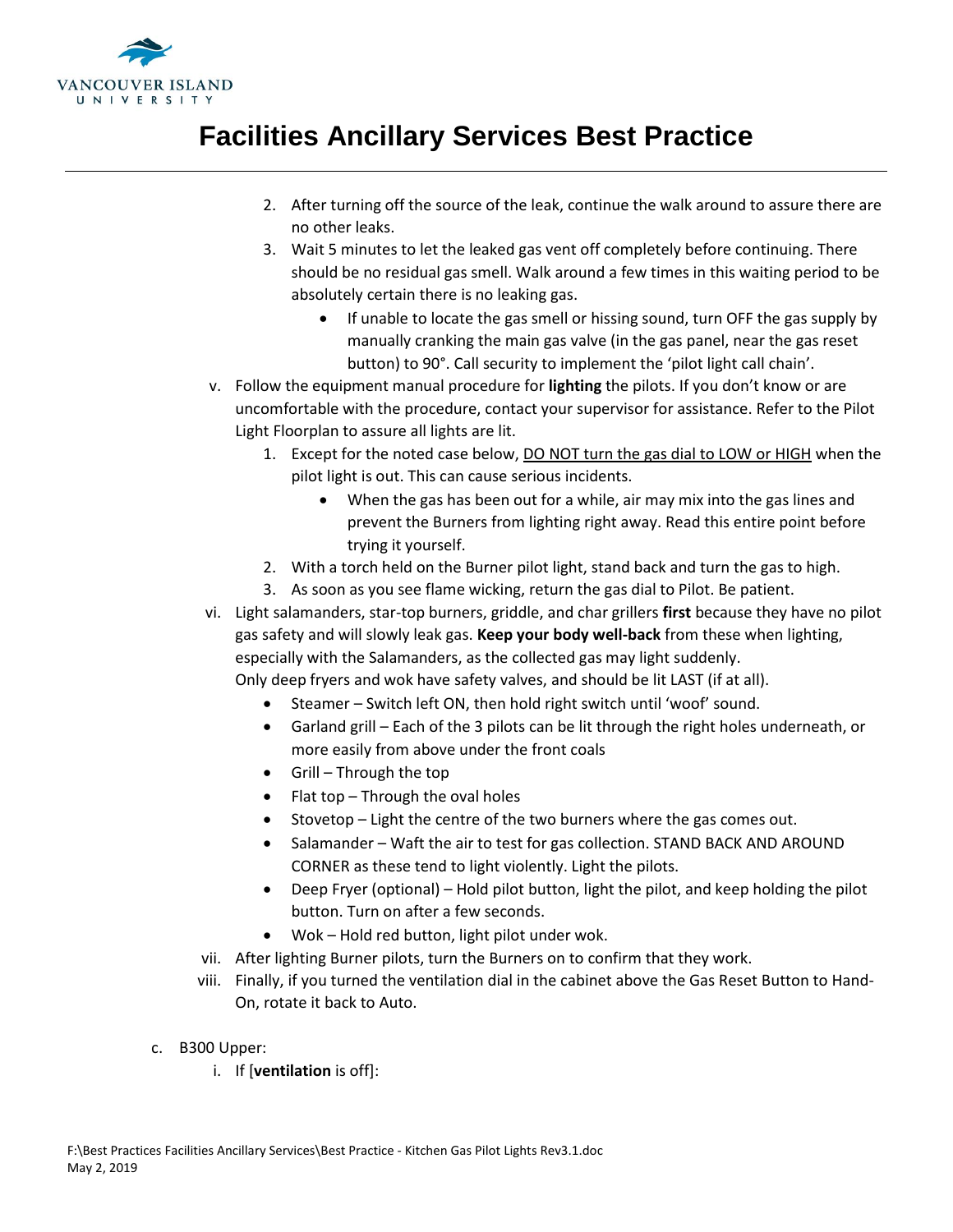

- 1. Push the Ventilation Override button near cooler 230 door and wait a few minutes for the ventilation to come on before continuing
- ii. Locate the gas panel cabinet on the South end of the West-most equipment line. Press the **Reset** button.
	- 1. Salamanders, star-top burners, griddle, and char grillers have no pilot gas safety. They will slowly leak gas, but will not make a hissing sound.
- iii. Immediately walk around the kitchen and listen/smell for signs of **gas leaking**.
	- 1. If there is a hissing sound or strong egg smell, quickly find the source and shut it off.
	- 2. After turning off the source of the leak, continue the walk around to assure there are no other leaks.
	- 3. Wait 5 minutes to let the leaked gas vent off completely before continuing. There should be no residual gas smell. Walk around a few times in this waiting period to be absolutely certain there is no leaking gas.
		- If unable to locate the gas smell or hissing sound, turn OFF the gas supply by manually cranking the main gas valve (in the gas panel, near the gas reset button) to 90°. Call security to implement the 'pilot light call chain'.
- iv. Light salamanders, star-top burners, griddle, and char grillers **first** because they have no pilot gas safety and will slowly leak gas. **Keep your body well-back** from these when lighting, especially with the Salamanders, as the collected gas may light suddenly. Only deep fryers and wok have safety valves, and should be lit LAST (if at all).
	- Steamer Switch left ON, then hold right switch until 'woof' sound.
	- Garland grill Each of the 3 pilots can be lit through the right holes underneath, or more easily from above under the front coals
	- Grill Through the top
	- Flat top  $-$  Through the oval holes. The Montague flat-top/griddles are the most difficult to light, and may require a long-necked flexible lighter. Most of the other pilots are best lit by holding a torch on them while depressing the pilot button (if one exists).
	- Stovetop Light the centre of the two burners where the gas comes out.
	- Salamander Waft the air to test for gas collection. STAND BACK AND AROUND CORNER as these tend to light violently. Light the pilots.
	- Deep Fryer (optional) Hold pilot button, light the pilot, and keep holding the pilot button. Turn on after a few seconds.
	- Wok Hold red button, light pilot under wok.
- v. After lighting Burner pilots, turn the Burners on to confirm that they work.
- vi. Ovens all have safety pilots. Montague ovens have a plate under the range door which rotates forward (the top part of the plate needs to be pulled) to reveal the pilot hole. Both Montague and Baker's Pride desk ovens have red buttons which need to be held while lighting the pilot. This can take a while depending on how much air has mixed with the gas lines.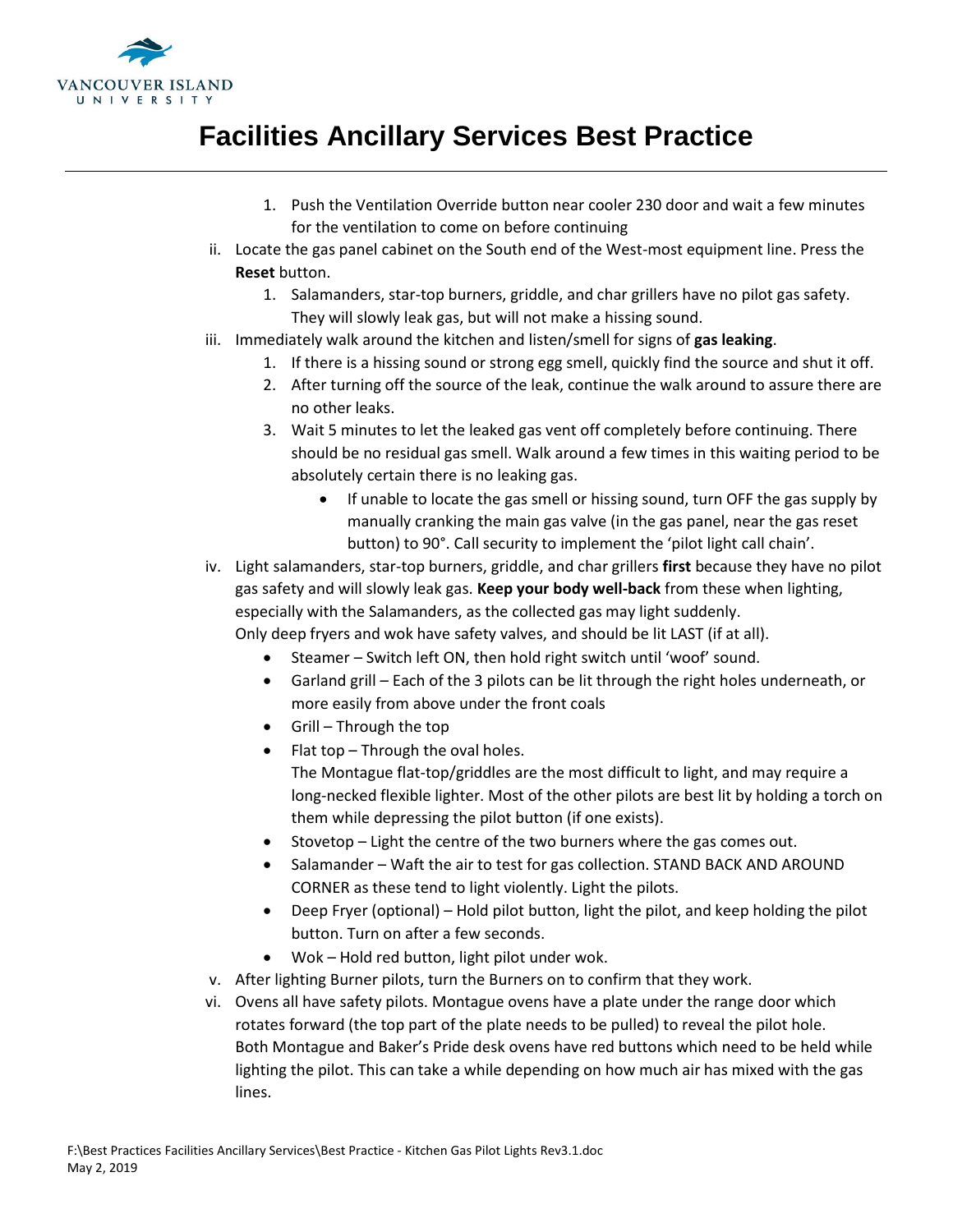

- 2. Large area of pilot lights are off in **[B300 lower]** kitchen:
	- a. This area must be lit by a Facilities staff, since a ladder and ceiling access is needed. Please call security to implement the call-out procedure.
- 3. Large area of pilot lights are off in **[B300 upper-East]** kitchens:
	- a. Some unknowns exist in this system, which can be discovered and documented during an outage. Please call Security to implement the call-out procedure.